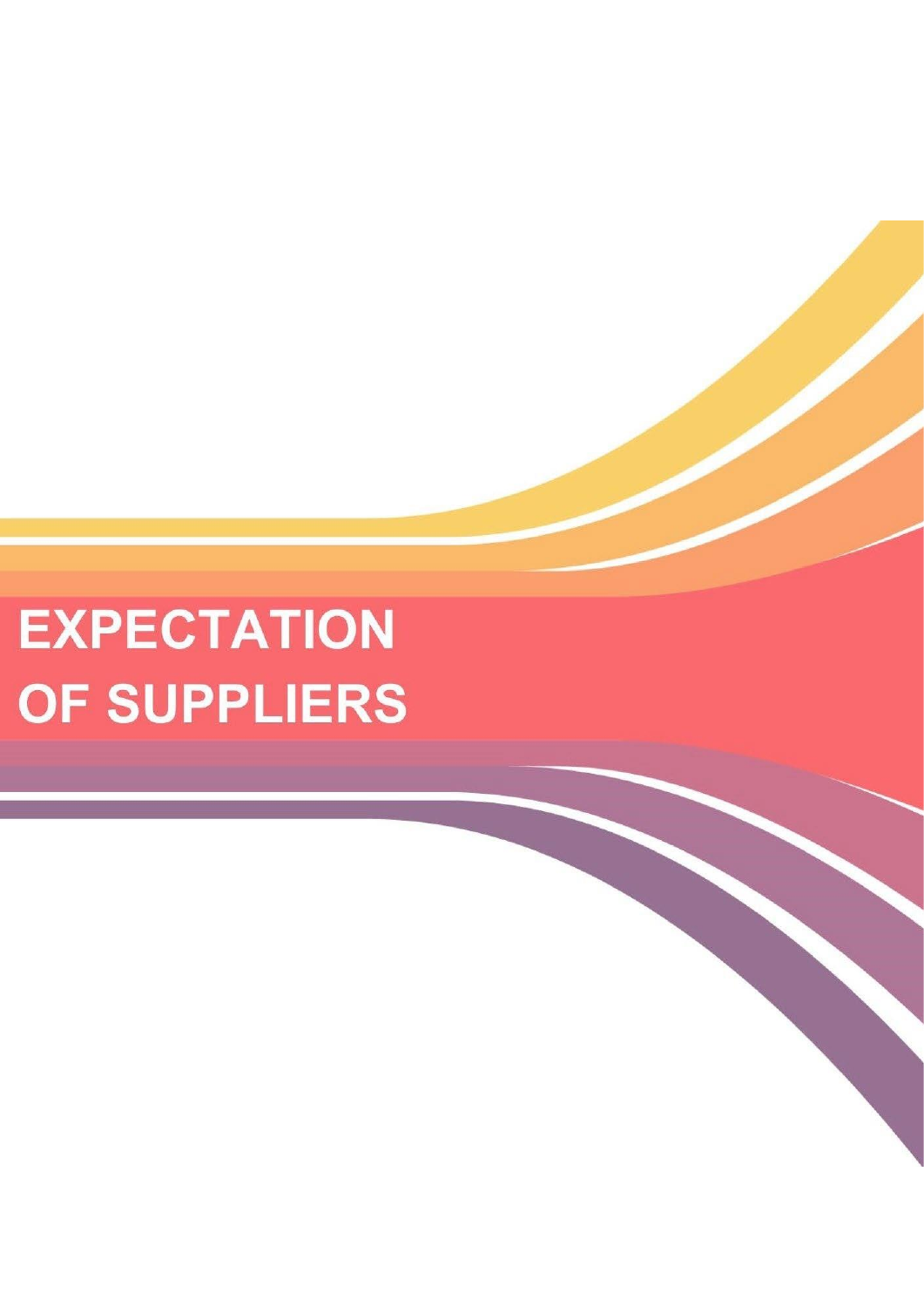

## **Expectations of Suppliers**

Innovation and excellence are at the core of everything we do. We work closely with our suppliers to continually improve performance and strive for mutual growth.

Coca-Cola Europacific Partners Australia manages its suppliers within a simple framework called Partner for Growth. The framework segments our entire supply base and allows us to invest time and effort appropriately.

Partner suppliers have the potential to help grow our business and unlock future value, irrespective of whether they are a big supplier, a small supplier, or not yet a supplier. Quality, service and value are a given, along with outstanding performance; but we also look for initiative and ownership for identifying opportunities and driving tangible commercial outcomes.

Strategic suppliers are the pillars of our organisation and play a key role in Coca-Cola Europacific Partners Australia's transformation into a leaner and more agile business. They have a proven track record of high performance and an excellent reputation for quality goods and services. The focus is on long term high performance and in driving productivity initiatives to deliver effective, efficient relationships.

Tactical suppliers make up the balance of our supplier base. The focus is on short term performance, with great quality, service and value as minimum requirements.

We recognise outstanding supplier performance through our [Partner for Growth Awards.](https://www.ccamatil.com/au/Supplier-information/Partner-for-Growth-Awards) This forum provides the opportunity for Partner suppliers to showcase what they have delivered to Coca-Cola Europacific Partners Australia through closer collaboration.

#### Information Security and Protection

At Coca-Cola Europacific Partners all employees and third parties share in the responsibility of safeguarding the information used to support our business operations. We exchange information with our colleagues, customers, suppliers, bottling partners and others. Everything produced (by an individual or Information Technology system) or received in the workplace that has the capacity to be sent, received or stored in physical or electronic copy is the property of Coca Cola Europacific Partners.

It is each employee's and third party's obligation to ensure that systems are used properly and information is protected and classified in accordance with Coca Cola Europacific Partners Australia's